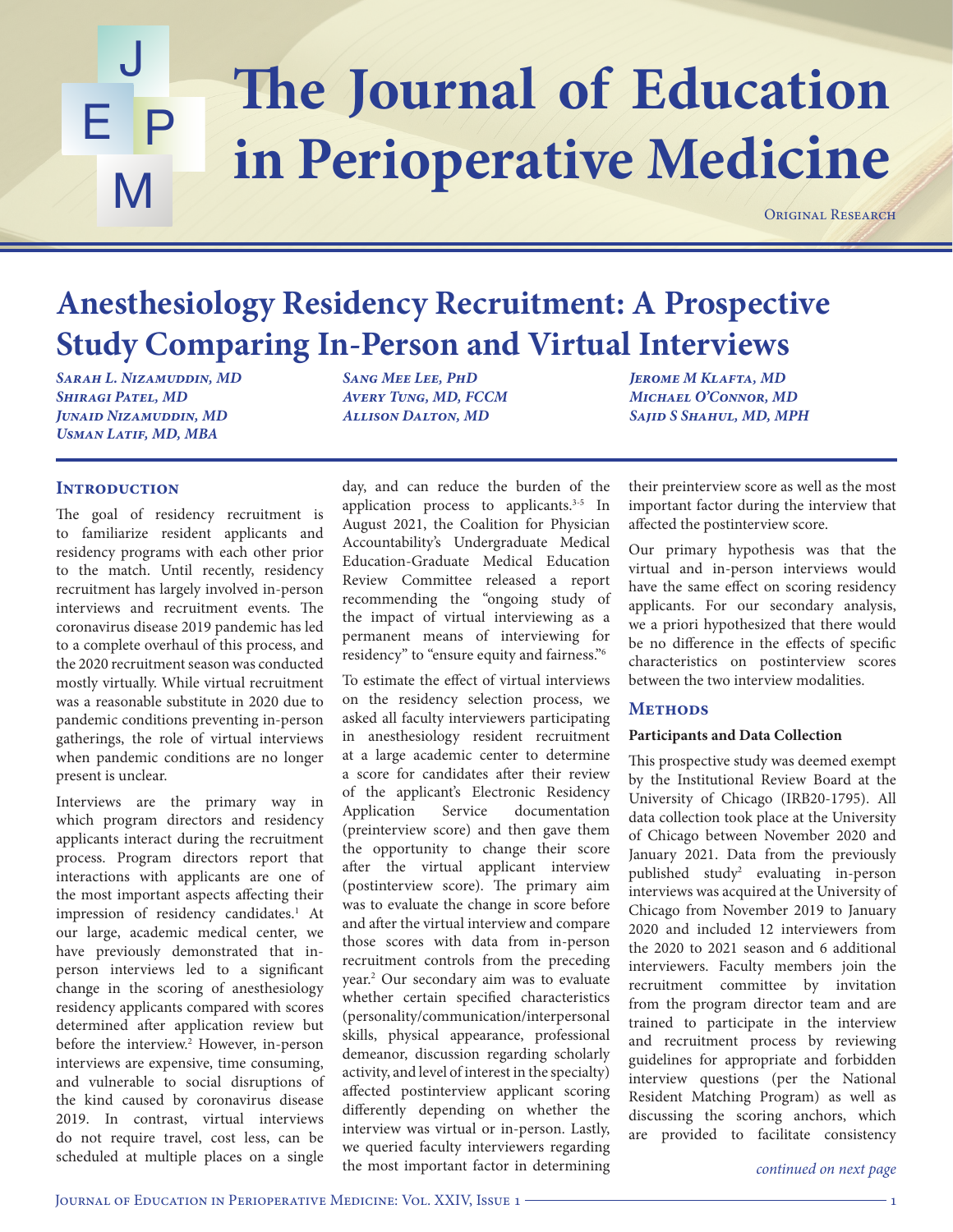between faculty evaluations (Figure 1A). Recruitment committee members were informed that participation in the study was completely voluntary, and all responses to study questions would be deidentified prior to data analysis. A consent script was included at the beginning of every data collection; continuation and completion of study questions implied consent. The study questions were explicitly marked, and interviewers were not required to complete every item (Supplemental Online Material, Document 1).

### **Normal Recruitment Protocol**

Each residency applicant is interviewed by 3 faculty members. Each faculty member participating in resident recruitment interviews 7 to 13 applicants a day, and each interview is 15 to 20 minutes in duration. As part of normal workflow, several days prior to the interview, each faculty member receives an online survey link (SurveyMonkey Inc, Portland, OR) for each applicant. Immediately after the interview, the faculty member scores each candidate on a 1 to 5 scale (scored to the nearest tenth). This score considers both materials available from the application and the interview. The score (described in this study as the postinterview score) is then averaged with the same applicant's scores by 2 other faculty members, and the result is used to determine the match list ranking.

## **Study Protocol for In-Person and Virtual Interviews**

We modified our standard protocol as follows. For purposes of this study, 4 additional questions were added to the survey. Each question was clearly designated as experimental and had no influence on applicant ranking (Supplemental Online Material, Document 1). These additional questions included a preinterview score (scored 1 to 5), a question regarding which factor had the largest impact on preinterview score, a postinterview request to categorize how each applicant characteristic affected postinterview scoring (positive, negative, or neutral), and a question regarding which factor during the interview had the largest impact in changing the score following the interview. The factors evaluated for the pre- and postinterview scoring are listed in Figure 1A-C. Each factor or characteristic

included a list of examples to provide guidance and clarification to the reviewers. A complete list of study questions and consent script are listed in the Supplemental Online Material, Document 1.

Faculty interviewers participating in the study were to document the preinterview score and most important preinterview factor through the survey link provided prior to meeting the applicant. They were then asked to reaccess the survey immediately following the interview to complete the remaining survey questions. Faculty members assigned the preinterview score prior to the candidate interview using Electronic Residency Application Service application materials, which included age, sex, Alpha Omega Alpha Honor Society status, United States Medical Licensing Examination (USMLE) Step exam scores, letters of recommendation, personal statement, ethnicity, medical school transcript, medical school performance evaluation, a photograph of the applicant, and documentation regarding research, volunteer, and work experiences. All virtual interviews were conducted with video. The postinterview score was the all-encompassing final score, taking into account all written application materials as well as the interview. For both the inperson and virtual arms of our study, each applicant interviewed with 3 faculty members, and the 3 postinterview scores were averaged to obtain a final score, which determined match list ranking. Refer to Figure 2 for a flow diagram of the study protocol.

### **Additional Information for Data Analysis**

In addition to interviewer scores pre- and postinterview, additional information gathered from the applicant file for data analysis included age, sex, Alpha Omega Alpha status, USMLE Step 1 score, and their self-identified ethnicity, which was used to determine whether the applicant was considered to be underrepresented in medicine. While this is an evolving term, for purposes of this study, this included Hispanic, Black/African American, Latinx, and Native American people.

### **Statistical Analysis**

This manuscript adheres to the applicable Strengthening the Reporting of Observational Studies in Epidemiology guidelines.7 Applicants' demographics were compared with the historical controls from a previously published study<sup>2</sup> using independent *t* tests for continuous variables and chi-square tests for categorical variables. Our data included 2 levels of clusters (interviewer and interviewee) and repeated measurements (pre- and postscore). Because the interviewees were separately interviewed by 3 faculty interviewers, interviewees were considered nested within multiple faculty interviewers. To account for the combination of multiple faculty interviewers interviewing multiple applicants, these data was cross-classified to measure the "true effect" of the virtual interview. Given the nested and crossclassified nature of our data, we used a multilevel cross-classified model<sup>8</sup> with crossed random effect for interviewers and interviewees. This addressed dependencies that may arise from the nested design and adjusted standard errors accordingly. As a measure of interrater reliability, we estimated intraclass correlation from the cross-classified mixed effects model with two random effects for applicants and interviewers. We evaluated whether the virtual interview led to score changes using the multilevel cross-classified mixed effects model with a main fixed effect for the postinterview indicator. The association between each characteristic and change in score was also assessed using the same cross-classified model including each characteristic as a main effect. For each characteristic factor, the change in score from virtual interview to in-person interview was evaluated using an interaction term between an interview type (virtual versus in-person) and each characteristic in a model. We reported model-based marginal means and 95% confidence interval. Marginal means are means obtained from a statistical model and represent the average of the score change variable. All *P* values are two sided. All the analyses were conducted using SAS version 9.4 (SAS Institute, Cary, NC).

## **Results**

A total of 816 interviews involving 272 applicants and 19 faculty members were conducted for the 2020 to 2021 recruitment season. All faculty members (19/19) on the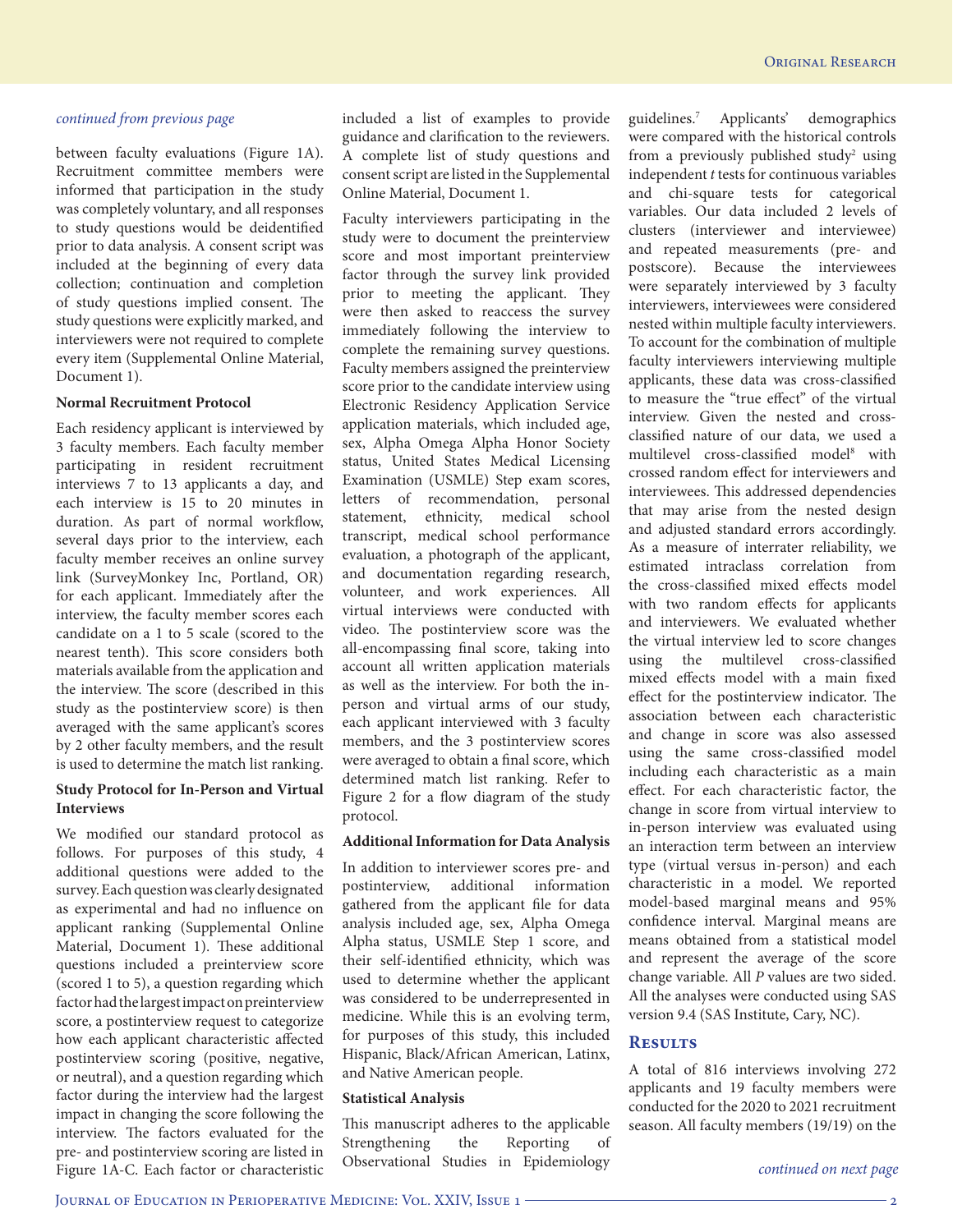resident recruitment committee agreed to participate in the study. Four interviews were removed due to missing information. The distribution of applicant demographics both for the current study and the prior year's historical controls are shown in Table 1. Two hundred and seventy-two applicants were interviewed virtually compared with 232 applicants interviewed in-person in the prior year. Applicant demographics did not differ between in-person and virtual interview seasons except for USMLE Step 1 scores (240 versus 237, respectively; *P*= .008).

Overall, the postinterview score was significantly higher than the preinterview score (4.06 versus 3.98, difference of 0.08± 0.02; *P*< .0001) with virtual recruitment. For calibration, a change in score by 0.08 away from the median applicant score led to a 17-21 position (average 19) change in match list rank at this institution in 2021. As a crude percentage, 51.4% (419/816) of the interview scores went up, 20.1% (164/816) of the scores went down, and 28.1% (229/816) remained the same [missing data in 0.4% (4/816)]. The intraclass correlation for interviews from the same interviewer was 0.129 and was 0.154 for interviews from the same applicant. For the in-person interviews (previously published historical controls),<sup>2</sup> the postinterview score was also significantly higher than the preinterview score (4.02 versus 3.93, difference of  $0.09 \pm 0.02$ ; *P* < .0001). The change in scores after virtual interviews did not differ from that after in-person interviews conducted the previous year (mean difference in score change of −0.017; 95% confidence interval of −0.055, 0.021; *P*= .378).

The factor identified by faculty as the most important in the preinterview score was academic achievements (64%) (Figure 3A). All characteristics evaluated during the virtual interviews affected postinterview scores (negative impression of physical appearance,  $P = .03$ ; negative impression of virtual environment, *P*= 04; all other *P* values ≤.0001) (Supplemental Online Material, Table 1). The effect of each characteristic on score change due to the interview did not differ between inperson and virtual interviews (all *P* values

>.05). The most important factor affecting postinterview score change, as selected by faculty interviewers for each applicant, was personality, communication, and/or interpersonal skills (72%) (Figure 3B).

## **Discussion**

In this prospective study examining the impact of the virtual interview on residency applicant scoring during the 2020 residency recruitment season, we found that a virtual interview leads to a significant change in the overall scoring of applicants compared with scoring based upon the written application alone. Of the factors available to faculty members prior to the virtual interview, academic achievements were considered the most important. Of the factors related to the interview, personality/ communication/interpersonal skills was considered the most important. Compared with historical controls involving in-person interviews, the effect of interview modality (in-person versus virtual) on pre- and postinterview score changes did not differ. Additionally, the relative effect of applicant interview characteristics on postinterview score changes did not differ between virtual and in-person interviews.

Our findings are consistent with existing literature on the role of the interview in residency recruitment. Several previous studies have observed that personal interview scores correlate with subsequent residency performance and meaningfully affect the judgments of program and applicant regarding residency choices.<sup>1,2,9-12</sup> A 2007 study by Brothers et al<sup>11</sup> found a positive correlation between surgical residency applicant interview scores and subsequent clinical performance evaluations. A 2017 study among anesthesiology residents found a similar correlation between interview performance and clinical performance in residency.<sup>13</sup> The importance of the interview is likely to increase when USMLE Step I results transition from a numerical score to a binary "pass/fail" score by 2022.<sup>14</sup> With fewer objective markers of academic performance in medical school, programs are likely to increasingly rely on other aspects of the application, such as the interview experience, to distinguish applicants.15,16

both programs and applicants. Faculty participants in our study identified the most important determinant of the preinterview score to be academic achievements and the most important factor during the interview to be personality, communication, and/or interpersonal skills. These results support prior studies that identify academic achievement and interview impression as potential markers for successful performance in residency and applicant rank list position.17,18 Additionally, in the 2021 National Resident Matching Program Program Director Survey, interpersonal skills were considered to be one of the top factors in deciding whom to rank by program directors.<sup>19</sup> Understanding the elements of the interview that make the most impact on applicant selection and interview performance can provide valuable guidance to prospective residency applicants.

Our study suggests that the effect of an interview on residency program judgments does not depend on whether the interview is in-person or virtual. The overall magnitude of applicant score changes was similar after in-person and virtual interviews, suggesting that programs can feel assured that the virtual interview process provides the same level of scrutiny as an in-person interview. Our findings are similar to a 2016 study in which applicants offered a choice between in-person or virtual interviews were found to have similar applicant rankings and acceptance rates regardless of interview modality.20 These findings are critically important as the shift to virtual interviews for resident recruitment (and recruitment globally in medicine) appears to be a permanent move.

If replicated more widely, our findings have considerable potential to widen the pool of resident applicants for programs and to increase the number of accessible residencies for medical students.21 An option for virtual interviews would reduce the time and expense of interviewing, allow medical students with less resources or time to consider geographically distant programs, and expose programs to a wider pool of potential residents.<sup>3-5</sup> A potential discrepancy between interview modalities that still warrants further evaluation

Our findings have implications for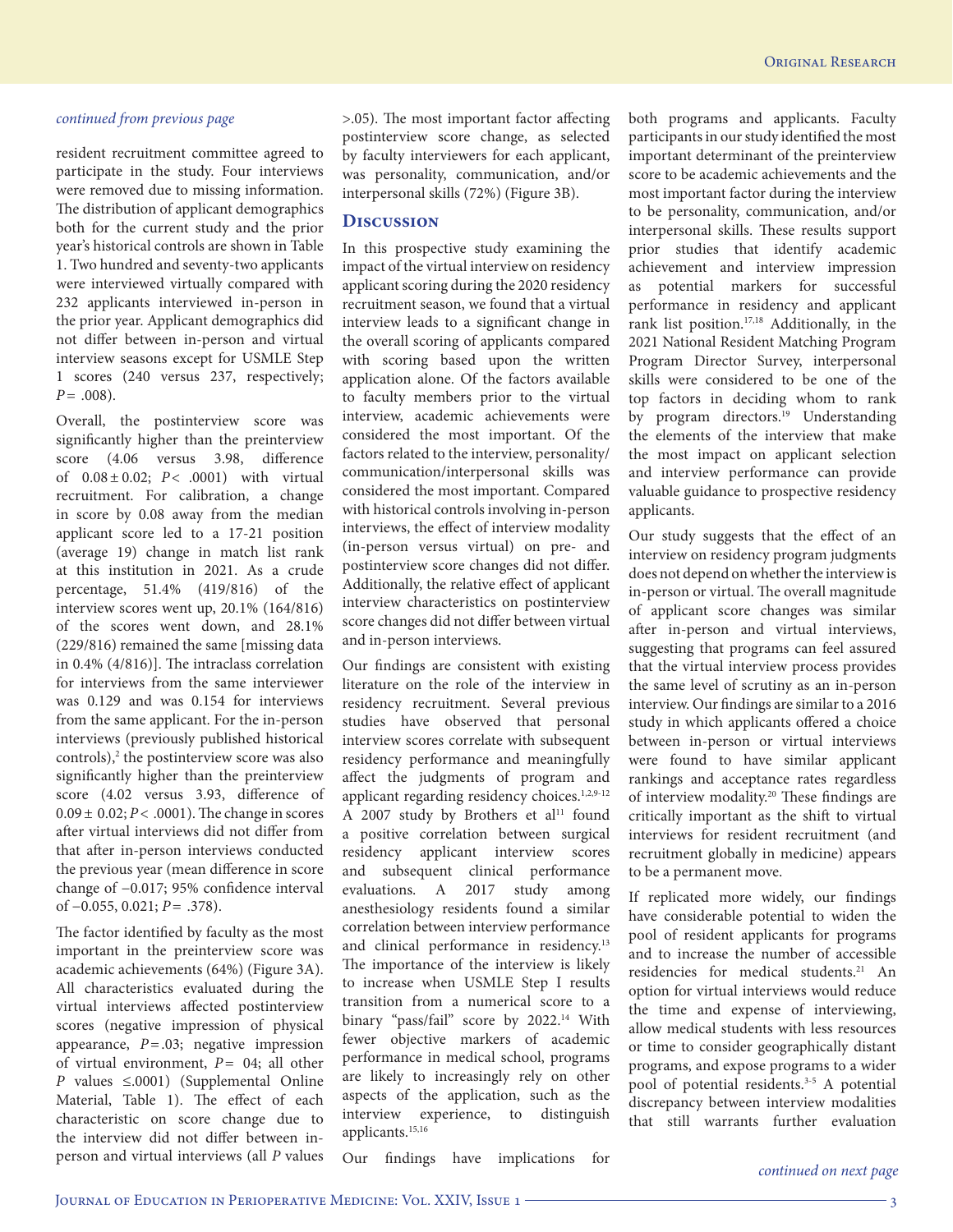includes the effect on applicants belonging to ethnic groups that are underrepresented in medicine as well as members of lower socioeconomic status.<sup>22</sup>

Our study has limitations. Data collection took place in a single, large academic center over 2 years and may not be generalizable to all anesthesiology residency programs. We found a significant difference in USMLE scores between study groups, and this may have affected the ability to compare our results between years. In addition, we assessed scoring of applicants immediately after interviews. Thus, our results do not take into account how other interviews and applicants may have affected the scoring of any individual candidate. Although we identified pre- and postinterview characteristics based on experience and prior studies,<sup>23-25</sup> we may not have included all factors that affect postinterview scoring of applicants. Interview characteristics, such as professional demeanor or personality, may also be subjective. While the vast majority of recruitment members had never met the applicants prior to their interview day, some applicants may have met their interviewers previously during clinical rotations or meetings. These preinterview interactions could have affected the preinterview scoring in these applicants. However, preapplication knowledge of the applicant should mitigate the influence of the interview in those cases. Although our statistical analysis did take into account the fact that the same candidate interviewed with 3 different faculty members and that the same faculty member interviewed many different candidates, we did not take into account the variability in the number of interviews per day or the length of the interviews. Furthermore, we did not control for composition of the recruitment committee between years. A different cohort of interviewers may have affected our results. Lastly, while our findings suggest similarities in scoring of applicants regardless of interview modality, our comparator group is historical, so other time-based confounders may also have affected our results.

In summary, we found that interview, whether virtual or in-person, has a significant impact on applicant recruitment

scores. In addition, we found that the influence of specific applicant characteristics on postinterview scoring did not differ between in-person and virtual interviews. If replicated, our study has considerable implications for both medical students and residency programs by permitting a virtual interview option that is cheaper and requires less time to conduct. Future work is needed to replicate our findings more widely, clarify the effect of in-person versus virtual interviews on the residency applicant, and evaluate whether a hybrid virtual and in-person option is viable for future recruitment seasons.

#### **Acknowledgements**

We thank Theresa Cumming, Director of Operations, Department of Anesthesia and Critical Care, University of Chicago, Chicago, IL, USA, for aggregating and deidentifying data for analysis.

#### **References**

- 1. National Resident Matching Program, Data Release and Research Committee. *Results of the 2018 NRMP Program Director Survey.* Washington, DC: National Resident Matching Program; 2018.
- 2. Nizamuddin SL, Nizamuddin J, Latif U, et al. The influence of the in-person residency interview: a prospective study. *J Educ Perioper Med.* 2021;23(4):E676.
- 3. Edje L, Miller C, Kiefer J, Oram D. Using Skype as an alternative for residency selection interviews. *J Grad Med Educ.* 2013;5(3):503-5.
- 4. Agarwal N, Choi PA, Okonkwo DO, et al. Financial burden associated with the residency match in neurological surgery. *J Neurosurg.* 2017;126(1):184-90.
- 5. Shah SK, Arora S, Skipper B, et al. Randomized evaluation of a web based interview process for urology resident selection. *J Urol.* 2012;187(4):1380-4.
- 6. Coalition for Physician Accountability. *The Coalition for Physician Accountability's Undergraduate Medical Education-Graduate Medical Education Review Committee (UGRC): Recommendations for Comprehensive Improvement of the UME-GME Transition.* 2021.
- 7. von Elm E, Altman DG, Egger M, et al. The Strengthening the Reporting of Observational Studies in Epidemiology (STROBE) statement: guidelines for reporting observational studies. *Int J Surg.* 2014;12(12):1495-9.
- 8. Goldstein H. Multilevel cross-classified models. *Sociol Methods Res.* 1994;22(3):364-75.
- 9. Crane JT, Ferraro CM. Selection criteria for emergency medicine residency applicants. *Acad Emerg Med.* 2000;7(1):54-60.
- 10. Klammer RM, Haydel MJ, Gallahue F, et al. Program visits and residency interviews. *J Emerg*

*Med.* 2019;57(4):e133-9.

- 11. Brothers TE, Wetherholt S. Importance of the faculty interview during the resident application process. *J Surg Educ.* 2007;64(6):378-85.
- 12. Downard CD, Goldin A, Garrison MM, et al. Utility of onsite interviews in the pediatric surgery match. *J Pediatr Surg.* 2015;50(6):1042-5.
- 13. Chen F, Arora H, Martinelli SM, et al. The predictive value of pre-recruitment achievement on resident performance in anesthesiology. *J Clin Anesth.* 2017;39:139-44.
- 14. United States Medical Licensing Examination. Change to pass/fail score reporting for Step 1. https://www.usmle.org/incus/#decision. Published 2020. Accessed April 6, 2021.
- 15. Makhoul AT, Pontell ME, Ganesh Kumar N, Drolet BC. Objective measures needed-program directors' perspectives on a pass/fail USMLE Step 1. *N Engl J Med.* 2020;382(25):2389-92.
- 16. West CP, Durning SJ, O'Brien BC, et al. The USMLE Step 1 examination: can pass/fail make the grade? *Acad Med.* 2020;95(9):1287-9.
- 17. Bhat R, Takenaka K, Levine B, et al. Predictors of a top performer during emergency medicine residency. *J Emerg Med.* 2015;49(4):505-12.
- 18. Christakis PG, Christakis TJ, Dziura J, Christakis JT. Role of the interview in admissions at the University of Toronto ophthalmology program. *Can J Ophthalmol.* 2010;45(5):527-30.
- 19. National Resident Matching Program, Data Release and Research Committee. *Results of the 2021 NRMP Program Director Survey.* Washington, DC: National Resident Matching Program; 2021.
- 20. Vadi MG, Malkin MR, Lenart J, et al. Comparison of web-based and face-to-face interviews for application to an anesthesiology training program: a pilot study. *Int J Med Educ.* 2016;7:102-8.
- 21. Joshi A, Bloom DA, Spencer A, et al. Video interviewing: a review and recommendations for implementation in the era of COVID-19 and beyond. *Acad Radiol.* 2020;27(9):1316-22.
- 22. Nwora C, Allred DB, Verduzco-Gutierrez M. Mitigating bias in virtual interviews for applicants who are underrepresented in medicine. *J Natl Med Assoc.* 2021;113(1):74-6.
- 23. Al Khalili K, Chalouhi N, Tjoumakaris S, et al. Programs selection criteria for neurological surgery applicants in the United States: a national survey for neurological surgery program directors. *World Neurosurg.* 2014;81(3-4):473-7.
- 24. Boor M, Wartman SA, Reuben DB. Relationship of physical appearance and professional demeanor to interview evaluations and rankings of medical residency applicants. *J Psychol.* 1983;113(1st Half):61-5.
- 25. Stephenson-Famy A, Houmard BS, Oberoi S, et al. Use of the interview in resident candidate selection: a review of the literature. *J Grad Med Educ.* 2015;7(4):539-48.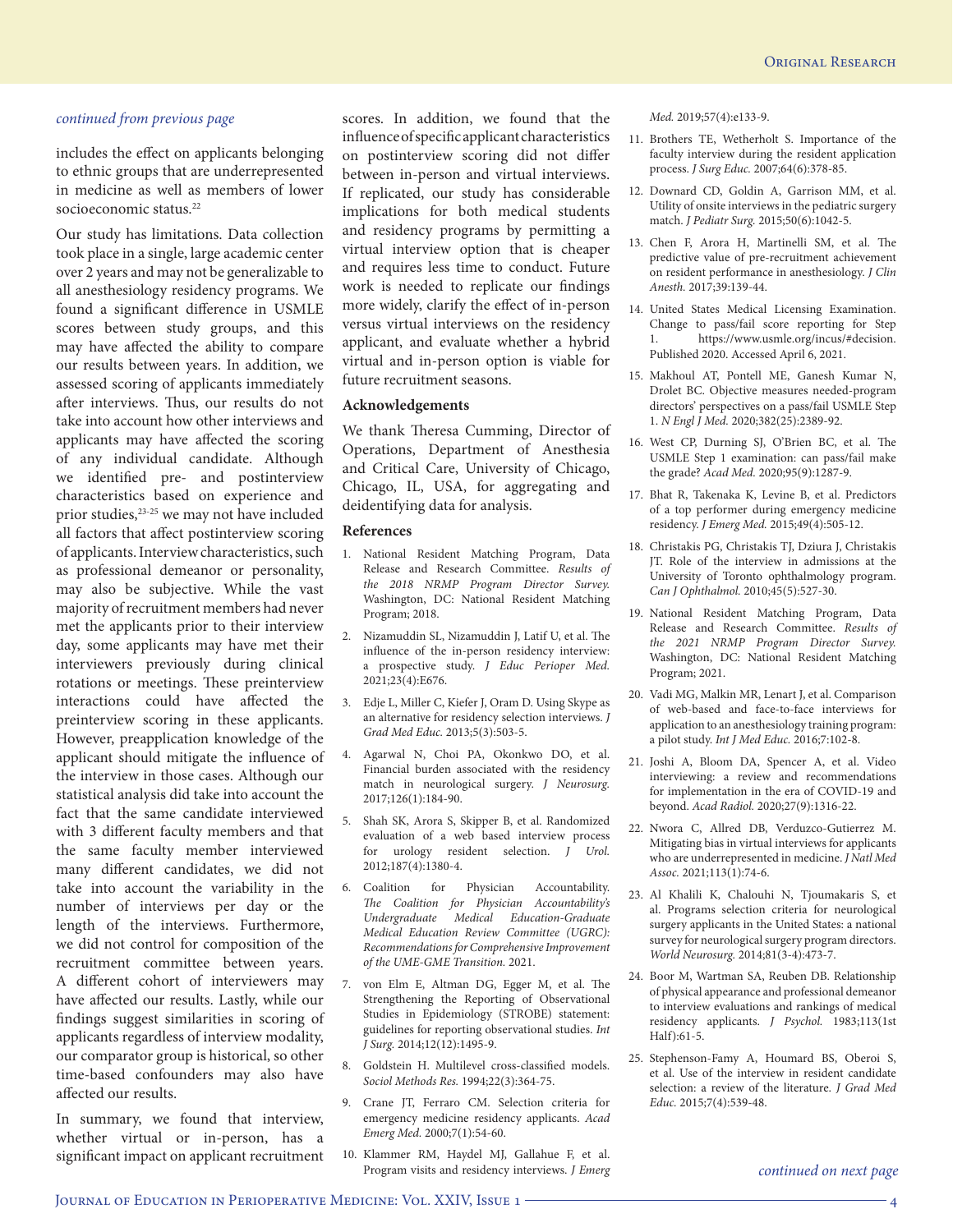*The following authors are in the Department of Anesthesia and Critical Care, University of Chicago, Chicago, IL: Sarah L. Nizamuddin is an Assistant Professor, Shiragi Patel is a Resident Physician, Junaid Nizamuddin is an Assistant Professor, Avery Tung is a Professor, Allison Dalton is an Associate Professor, Jerome M. Klafta is a Professor, Michael O'Connor is a Professor, Sajid S. Shahul is a Professor.. Usman Latif is an Associate Professor in the Department of Anesthesiology at the University of Kansas, Kansas City, KS. Sang Mee Lee is an Assistant Professor in the Department of Public Health Sciences, Biological Sciences Division, at the University of Chicago, Chicago, IL.*

*Corresponding author: Sarah L. Nizamuddin, MD, Department of Anesthesia and Critical Care, University of Chicago, 5841 S Maryland Avenue, Chicago, IL 60637. Telephone: (773)-834-7255, Fax: (773)-834-0063.*

*Email address: Sarah L. Nizamuddin: snizamuddin@dacc.uchicago.edu*

*Funding: None*

*Conflicts of interest: The authors declare no competing interests, except those written below:*

*Sajid Shahul holds NIH funding R21HL148488 and R01HL148191.*

*Related publications: Nizamuddin SL, Nizamuddin J, Latif U, et al. The influence of the in-person residency interview: a prospective study. J Educ Perioper Med. 2021;23(4):E676.*

*Pending/prior presentations: Abstract oral presentation at the Anesthesiology 2021 conference, San Diego, CA, October 2021.*

#### **Abstract**

**Background:** Residency recruitment requires significant resources for both applicants and residency programs. Virtual interviews offer a way to reduce the time and costs required during the residency interview process. This prospective study investigated how virtual interviews affected scoring of anesthesiology residency applicants and whether this effect differed from in-person interview historical controls.

**Methods:** Between November 2020 and January 2021, recruitment members at the University of Chicago scored applicants before their interview based upon written application materials alone (preinterview score). Applicants received a second score after their virtual interview (postinterview score). Recruitment members were queried regarding the most important factor affecting the preinterview score as well as the effect of certain specified applicant interview characteristics on the postinterview score. Previously published historical controls were used for comparison to in-person recruitment the year prior from the same institution.

**Results:** Eight hundred and sixteen virtual interviews involving 272 applicants and 19 faculty members were conducted. The postinterview score was higher than the preinterview score (4.06 versus 3.98, *P* value of <.0001). The change in scores after virtual interviews did not differ from that after in-person interviews conducted the previous year (*P*= .378). The effect of each characteristic on score change due to the interview did not differ between in-person and virtual interviews (all *P* values >.05). The factor identified by faculty as the most important in the preinterview score was academic achievements (64%), and faculty identified the most important interview characteristic to be personality (72%).

**Conclusions:** Virtual interviews led to a significant change in scoring of residency applicants, and the magnitude of this change was similar compared with in-person interviews. Further studies should elaborate on the effect of virtual recruitment on residency programs and applicants.

**Keywords:** Residency, anesthesiology, recruitment, interview, graduate medical education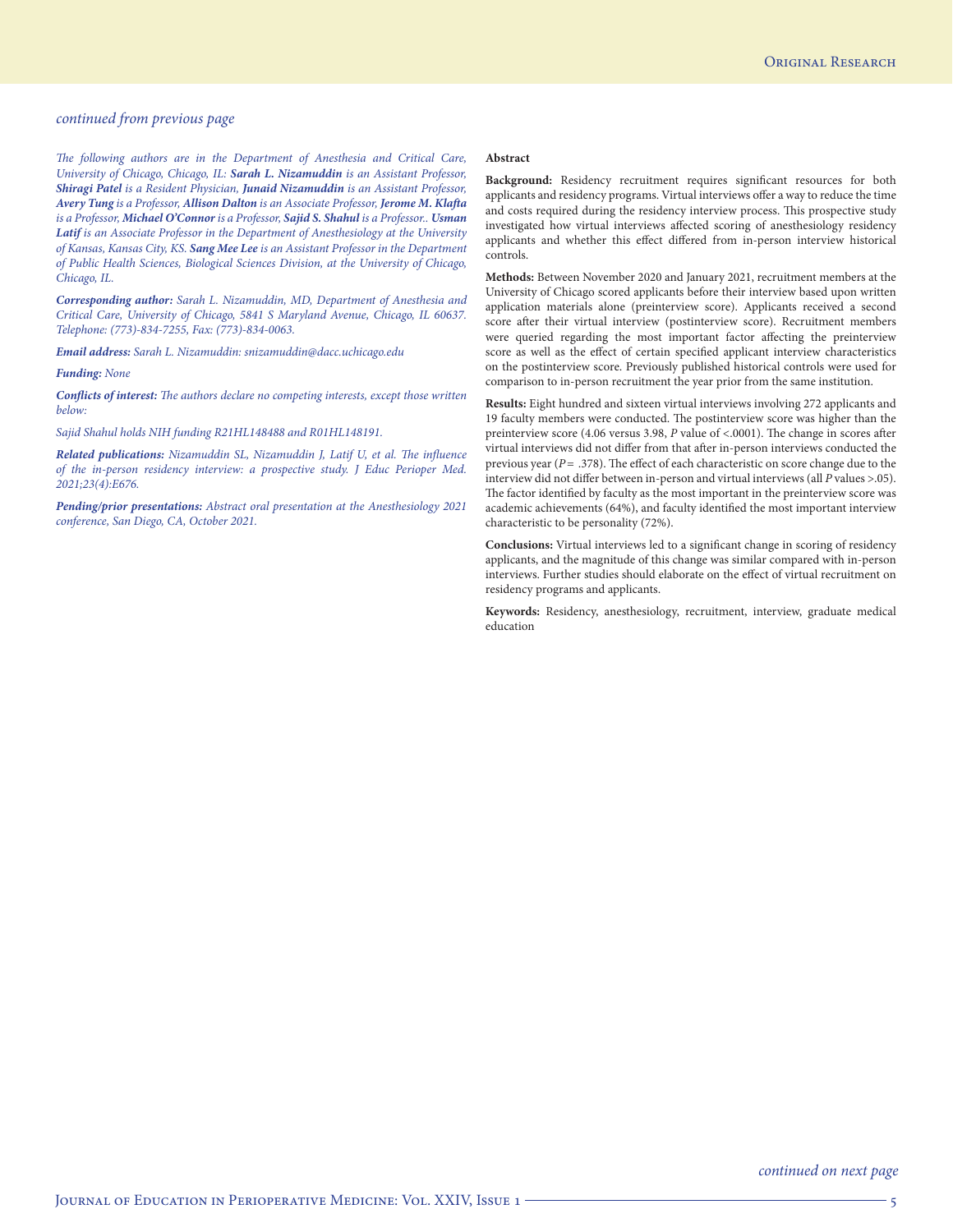## **Figures**

**Figure 1.** *Items used to facilitate faculty scoring.* (A) Scoring anchors. Scoring anchors were provided to faculty interviewers prior to recruitment start as well as in the individual applicant scoring surveys. (B) Factors affecting preinterview score. Faculty were asked to identify which of these factors had the greatest influence on each individual applicants' preinterview score.

(C) Factors affecting postinterview scoring. Faculty were asked to evaluate the influence of each of the following applicant interview characteristics on their postinterview score as well as to identify which characteristic had the greatest influence on their postinterview score change.

(A)

|                | <b>Scoring Anchors</b>               |
|----------------|--------------------------------------|
| $\mathbf{1}$   | Would not want here                  |
| $\overline{2}$ | A potential challenge to get through |
| $\overline{3}$ | A passing resident                   |
| $\overline{4}$ | Upper 1/2 of residency class         |
| -5             | Offer signing bonus now              |

(B)

## Factors Affecting Pre-Interview Score

- o Academic achievements excluding research (e.g. AOA status, medical school grades and awards)
- o USMLE scores
- o Research achievements (e.g. publications, presentations)
- o Extracurricular achievements (e.g. community service, sports)
- o Underrepresented minority status (e.g. Black, African American, Latinx, Native American)
- o Medical school reputation
- o Letters of recommendation
- o Personal statement

(C)

## Factors Affecting Post-Interview Scoring

- o Personality/communication/interpersonal skills (e.g. easy to talk to, well-spoken, energy level)
- o Physical appearance (e.g. neatness, grooming)
- o Professional demeanor (e.g. respectful tone, exudes integrity)
- o Discussion regarding academic/scholarly activity
- o Level of interest in the specialty based off interview discussion
- o Virtual environment (e.g. background, connectivity, other)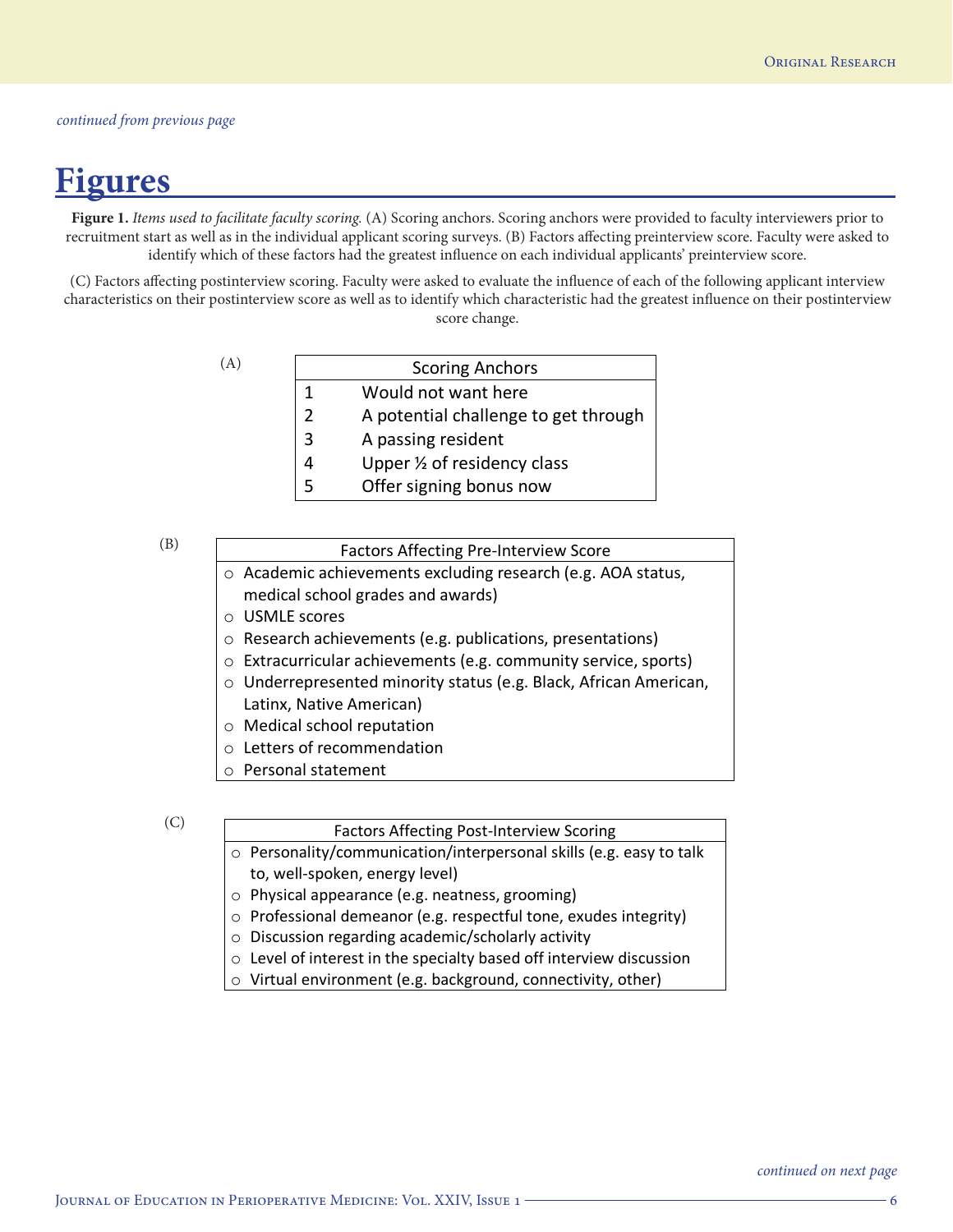## **Figures** *continued*



**Figure 3.** *Most important factors.* (A) Most important factor in preinterview score. The most important factor impacting the individual applicants' preinterview score, according to faculty interviewers; UiM, underrepresented in medicine. (B) Most important factor in the interview. The most important factor during the interview that impacted the individual applicants' postinterview score change, according to faculty interviewers.



Percent of Virtual Interviews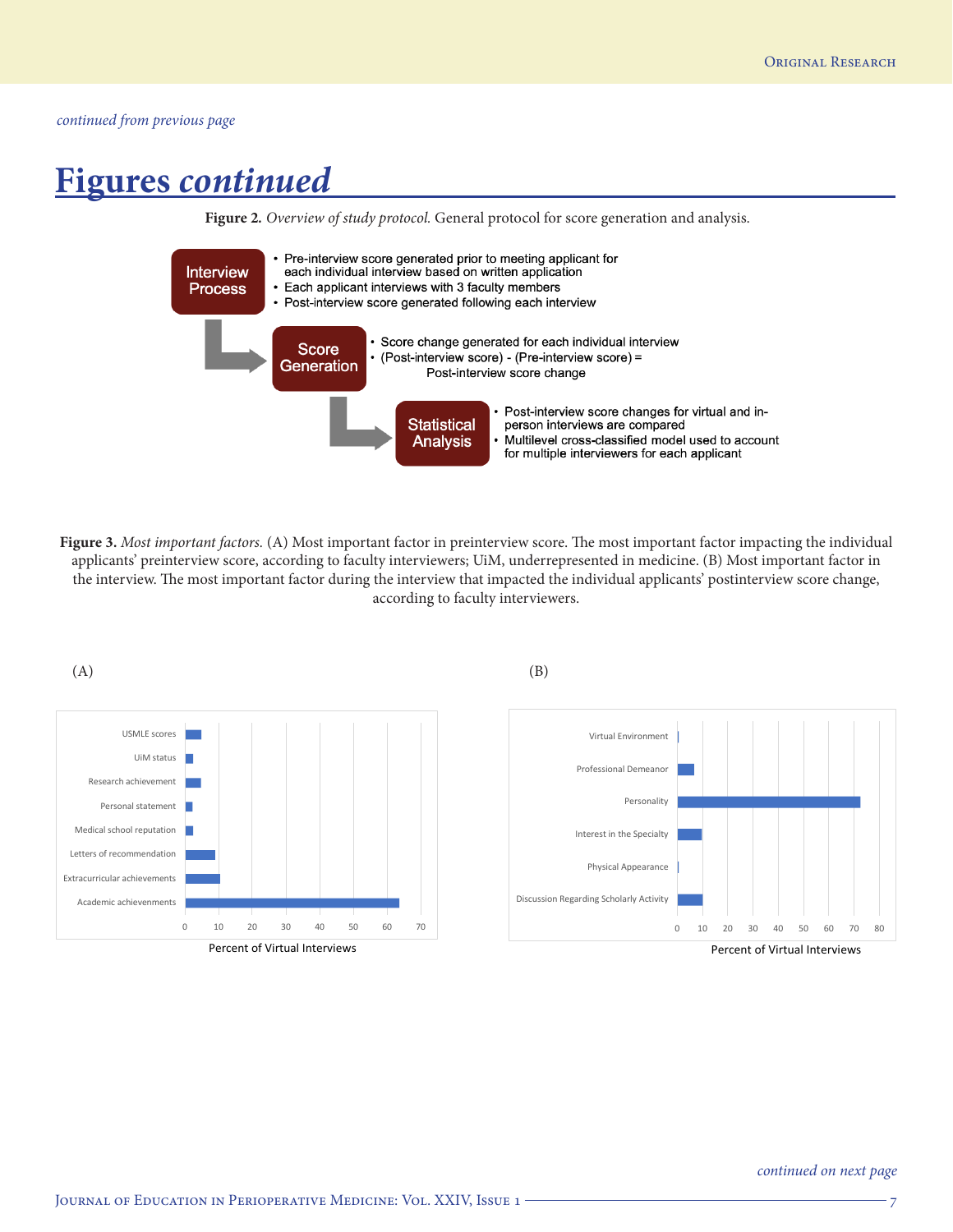## **Table**

| <b>Characteristic</b>                     | In-Person <sup>a</sup> ( $N = 232$ )<br>$n$ (%) or mean ( $\pm$ SD) | Virtual $(N = 272)$<br>$n$ (%) or mean ( $\pm$ SD) | P Value |  |  |
|-------------------------------------------|---------------------------------------------------------------------|----------------------------------------------------|---------|--|--|
| Age [mean $(\pm SD)$ ]                    | 27.3 $(\pm 2.6)$                                                    | $27.1 (\pm 2.4)$                                   | .298    |  |  |
| Gender                                    |                                                                     |                                                    |         |  |  |
| Male                                      | 133(57.3)                                                           | 165(60.7)                                          | .448    |  |  |
| Female                                    | 99 (42.7)                                                           | 107(39.3)                                          |         |  |  |
| Alpha Omega Alpha                         |                                                                     |                                                    |         |  |  |
| Yes                                       | 29(12.5)                                                            | 27(9.9)                                            | .360    |  |  |
| $\rm No$                                  | 203 (87.5)                                                          | 245(90.1)                                          |         |  |  |
| USMLE Step 1 score [mean $(\pm SD)$ ]     | $240.1 (\pm 11.0)$                                                  | $237.2 \ (\pm 12.9)$                               | .008    |  |  |
| Underrepresented in medicine <sup>b</sup> |                                                                     |                                                    |         |  |  |
| Yes                                       | 21(9.1)                                                             | 38(14.0)                                           | .097    |  |  |
| No                                        | 201 (90.9)                                                          | 226(86.0)                                          |         |  |  |

**Table 1.** *Applicant Demographics*

Abbreviation: SD, standard deviation.

<sup>a</sup> Historical controls from previously published study.<sup>2</sup>

b For the purposes of this study, those people considered as underrepresented in medicine included Hispanic, Black/African American, Latinx, and Native American people.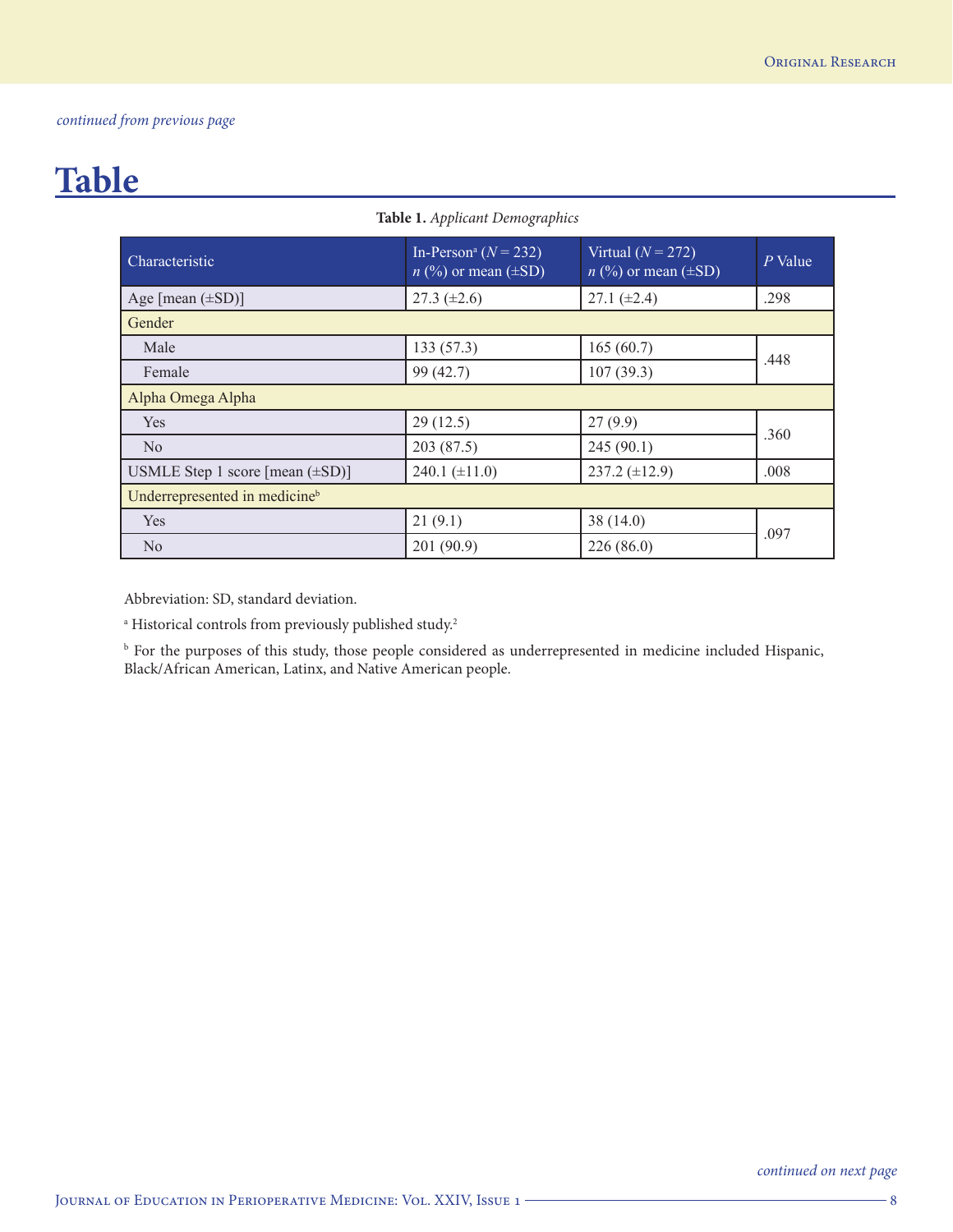## **Supplemental Online Material**

**Supplemental Document 1.** A Complete List of Questions that Faculty Members were Asked to Complete for the Study

## **Consent:**

The following questions which are denoted with an asterisk (\*) are for purposes of a study related to resident recruitment and will not be used in any way for scoring purposes for the applicant. This study was approved by the IRB (IRB20-1795). Participation in this study is completely voluntary, and responses will be blinded for interviewer and applicant names prior to being analyzed. Completion of study questions implies consent for participation in this study. For any questions regarding this study, please contact Sarah Nizamuddin at snizamuddin@dacc.uchicago.edu.

## **Questions:**

For scoring: 1: "Would not want here," 2: "A potential challenge to get through," 3: "A passing resident," 4: "Upper ½ of residency class," and 5: "Offer signing bonus now!"

\*1. Pre-interview score: \_\_\_\_\_\_ (1-5; please score to 1 decimal point, e.g. 3.2)

\*2. Please choose the ONE most important factor, based upon the application, that affected the pre-interview scoring of the applicant.

- A. Academic achievements excluding research (e.g. AOA status, medical school grades and awards)
- B. USMLE scores
- C. Research achievements (e.g. publications, presentations)
- D. Extracurricular achievements (e.g. community service, sports)
- E. Underrepresented minority status (e.g. Black, African American, Latinx, Native American)
- F. Medical school reputation
- G. Letters of recommendation
- H. Personal statement

For scoring: 1: "Would not want here," 2: "A potential challenge to get through," 3: "A passing resident," 4: "Upper ½ of residency class," and 5: "Offer signing bonus now!"

3. Post-interview score: \_\_\_\_\_ (1-5; please score to 1 decimal point)

\*4. For each factor below, please rate the level of influence they had on your post-interview score. If a category did not influence you to change your score after the interview, then select "None." (For example, personality may have had a high level of influence on you changing your score because they had a a) wonderful personality and were very friendly (positive) or because they had a b) unfriendly personality and seemed rude at times (negative). Alternatively, you might select "none" for personality because they had a "normal" personality and it did not therefore influence you to change your score) :

Negative None Positive

- A. Personality/communication/interpersonal skills (e.g. easy to talk to, well-spoken, energy level)
- B. Physical appearance (e.g. neatness, grooming)
- C. Professional demeanor (e.g. respectful tone, exudes integrity)
- D. Discussion regarding academic/scholarly activity
- E. Level of interest in the specialty based off interview discussion
- F. Virtual environment (e.g. background, connectivity, other)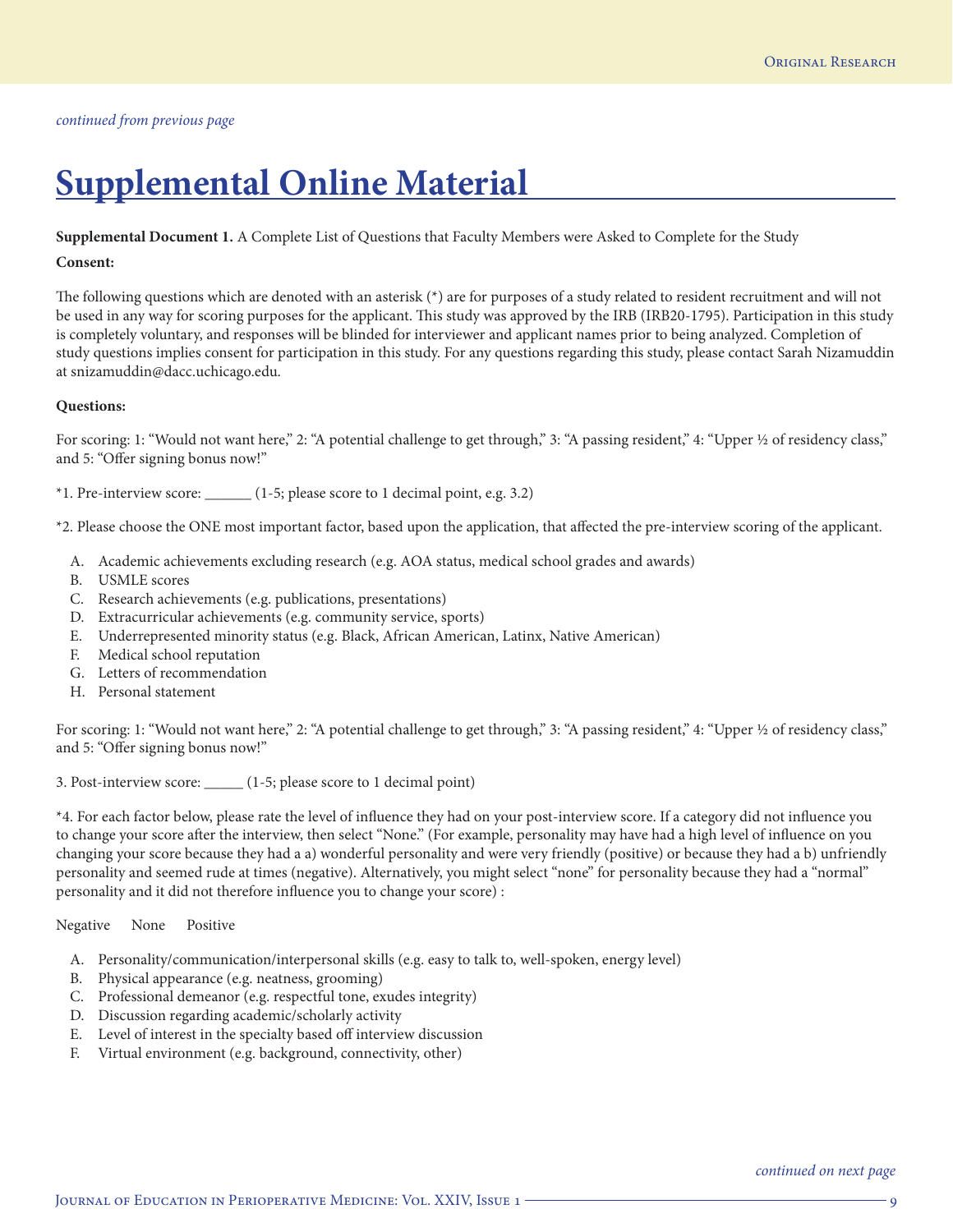# **Supplemental Online Material** *continued*

\*5. Please choose the ONE most important factor, based upon the interview alone, that affected post-interview scoring of the applicant.

- A. Personality/communication/interpersonal skills (e.g. easy to talk to, well-spoken, energy level)
- B. Physical appearance (e.g. neatness, grooming)
- C. Professional demeanor (e.g. respectful tone, exudes integrity)
- D. Discussion regarding academic/scholarly activity
- E. Level of interest in the specialty based off interview discussion
- F. Virtual environment (e.g. background, connectivity, other)

|                                                   | Interviewer<br>Impression | Mean Score<br>Change <sup>a</sup> | <b>SE</b> | P Value |
|---------------------------------------------------|---------------------------|-----------------------------------|-----------|---------|
|                                                   | Negative                  | $-0.26$                           | 0.023     | < .0001 |
| Personality                                       | Positive                  | 0.196                             | 0.017     | < .0001 |
|                                                   | None                      | ref.                              |           |         |
|                                                   | Negative                  | $-0.19$                           | 0.089     | 0.03    |
| Physical Appearance                               | Positive                  | 0.143                             | 0.032     | < .0001 |
|                                                   | None                      | ref.                              |           |         |
| Professional                                      | Negative                  | $-0.373$                          | 0.054     | < .0001 |
|                                                   | Positive                  | 0.186                             | 0.02      | < .0001 |
| Demeanor                                          | None                      |                                   | ref.      |         |
|                                                   | Negative                  | $-0.362$                          | 0.046     | < .0001 |
| <b>Discussion Regarding</b><br>Scholarly Activity | Positive                  | 0.159                             | 0.021     | < .0001 |
|                                                   | None                      |                                   | ref.      |         |
|                                                   | Negative                  | $-0.359$                          | 0.041     | < .0001 |
| Interest in the Specialty                         | Positive                  | 0.168                             | 0.022     | < .0001 |
|                                                   | None                      |                                   | ref.      |         |
|                                                   | Negative                  | $-0.141$                          | 0.070     | 0.044   |
| Virtual Environment                               | Positive                  | 0.244                             | 0.039     | < .0001 |
|                                                   | None                      |                                   | ref.      |         |

**Supplemental Table 1.** Association Between Characteristics and Change in Scores in Virtual Interviews

<sup>a</sup>Mean score change following the interview compared with the reference group.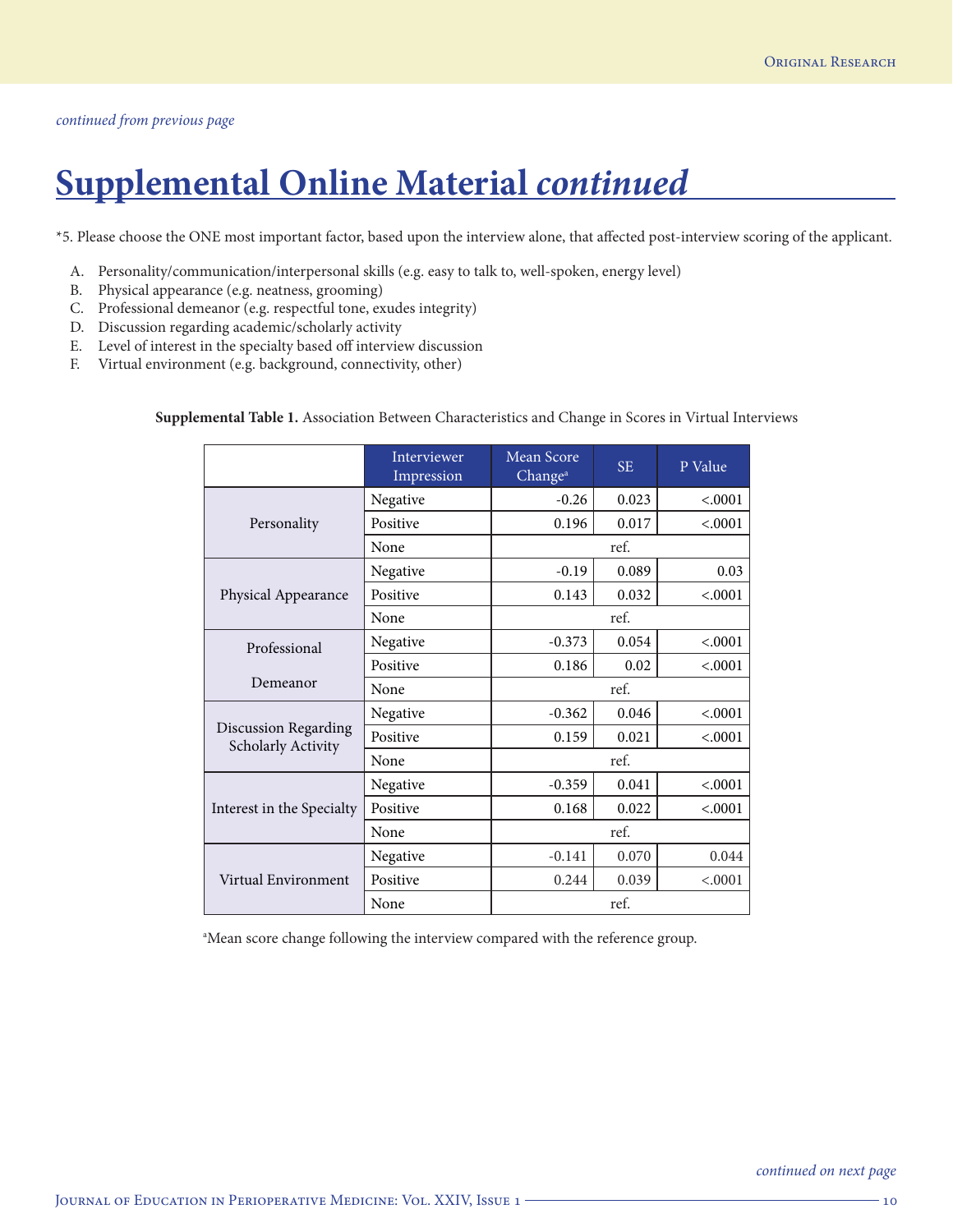# **Supplemental Online Material** *continued*

## STROBE Statement—Checklist of items that should be included in reports of *cohort studies*

|                              | <b>Item</b><br>N <sub>0</sub>                                                                                                                                                                                    | <b>Recommendation</b>                                                                                                                                                                      | Page no.         |
|------------------------------|------------------------------------------------------------------------------------------------------------------------------------------------------------------------------------------------------------------|--------------------------------------------------------------------------------------------------------------------------------------------------------------------------------------------|------------------|
| <b>Title and abstract</b>    | 1                                                                                                                                                                                                                | $(a)$ Indicate the study's design with a commonly used term in the title or the<br>abstract                                                                                                | 1, 5             |
|                              |                                                                                                                                                                                                                  | $(b)$ Provide in the abstract an informative and balanced summary of what was<br>done and what was found                                                                                   | $3 - 4$          |
| Introduction                 |                                                                                                                                                                                                                  |                                                                                                                                                                                            |                  |
| Background/rationale         | 2                                                                                                                                                                                                                | Explain the scientific background and rationale for the investigation being reported                                                                                                       | $5 - 6$          |
| Objectives                   | 3                                                                                                                                                                                                                | State specific objectives, including any prespecified hypotheses                                                                                                                           | 6                |
| Methods                      |                                                                                                                                                                                                                  |                                                                                                                                                                                            |                  |
| Study design                 | $\overline{4}$                                                                                                                                                                                                   | Present key elements of study design early in the paper                                                                                                                                    | $\boldsymbol{7}$ |
| Setting                      | 5                                                                                                                                                                                                                | Describe the setting, locations, and relevant dates, including periods of<br>recruitment, exposure, follow-up, and data collection                                                         | $7-9$            |
| Participants                 |                                                                                                                                                                                                                  | $(a)$ Give the eligibility criteria, and the sources and methods of selection of<br>participants. Describe methods of follow-up                                                            | $\overline{7}$   |
|                              | 6                                                                                                                                                                                                                | (b) For matched studies, give matching criteria and number of exposed and<br>unexposed                                                                                                     | n/a              |
| Variables                    | 7                                                                                                                                                                                                                | Clearly define all outcomes, exposures, predictors, potential confounders, and<br>effect modifiers. Give diagnostic criteria, if applicable                                                | $7-9$            |
| Data sources/<br>measurement | 8*                                                                                                                                                                                                               | For each variable of interest, give sources of data and details of methods of<br>assessment (measurement). Describe comparability of assessment methods if there<br>is more than one group | $9 - 10$         |
| <b>Bias</b>                  | 9                                                                                                                                                                                                                | Describe any efforts to address potential sources of bias                                                                                                                                  | $9 - 10$         |
| Study size                   | 10                                                                                                                                                                                                               | Explain how the study size was arrived at                                                                                                                                                  | $\tau$           |
| Quantitative variables       | 11                                                                                                                                                                                                               | Explain how quantitative variables were handled in the analyses. If applicable,<br>describe which groupings were chosen and why                                                            | $9 - 10$         |
| Statistical methods          |                                                                                                                                                                                                                  | $(a)$ Describe all statistical methods, including those used to control for<br>confounding                                                                                                 | $9 - 10$         |
|                              |                                                                                                                                                                                                                  | $(b)$ Describe any methods used to examine subgroups and interactions                                                                                                                      | $9 - 10$         |
|                              | 12                                                                                                                                                                                                               | $(c)$ Explain how missing data were addressed                                                                                                                                              | 11               |
|                              |                                                                                                                                                                                                                  | $(d)$ If applicable, explain how loss to follow-up was addressed                                                                                                                           | n/a              |
|                              |                                                                                                                                                                                                                  | $(e)$ Describe any sensitivity analyses                                                                                                                                                    | n/a              |
| Results                      |                                                                                                                                                                                                                  |                                                                                                                                                                                            |                  |
| Participants                 | (a) Report numbers of individuals at each stage of study-eg numbers potentially<br>eligible, examined for eligibility, confirmed eligible, included in the study,<br>completing follow-up, and analysed<br>$13*$ |                                                                                                                                                                                            | 14               |
|                              |                                                                                                                                                                                                                  | (b) Give reasons for non-participation at each stage                                                                                                                                       | 11               |
|                              |                                                                                                                                                                                                                  | (c) Consider use of a flow diagram                                                                                                                                                         | $\mathfrak{g}$   |